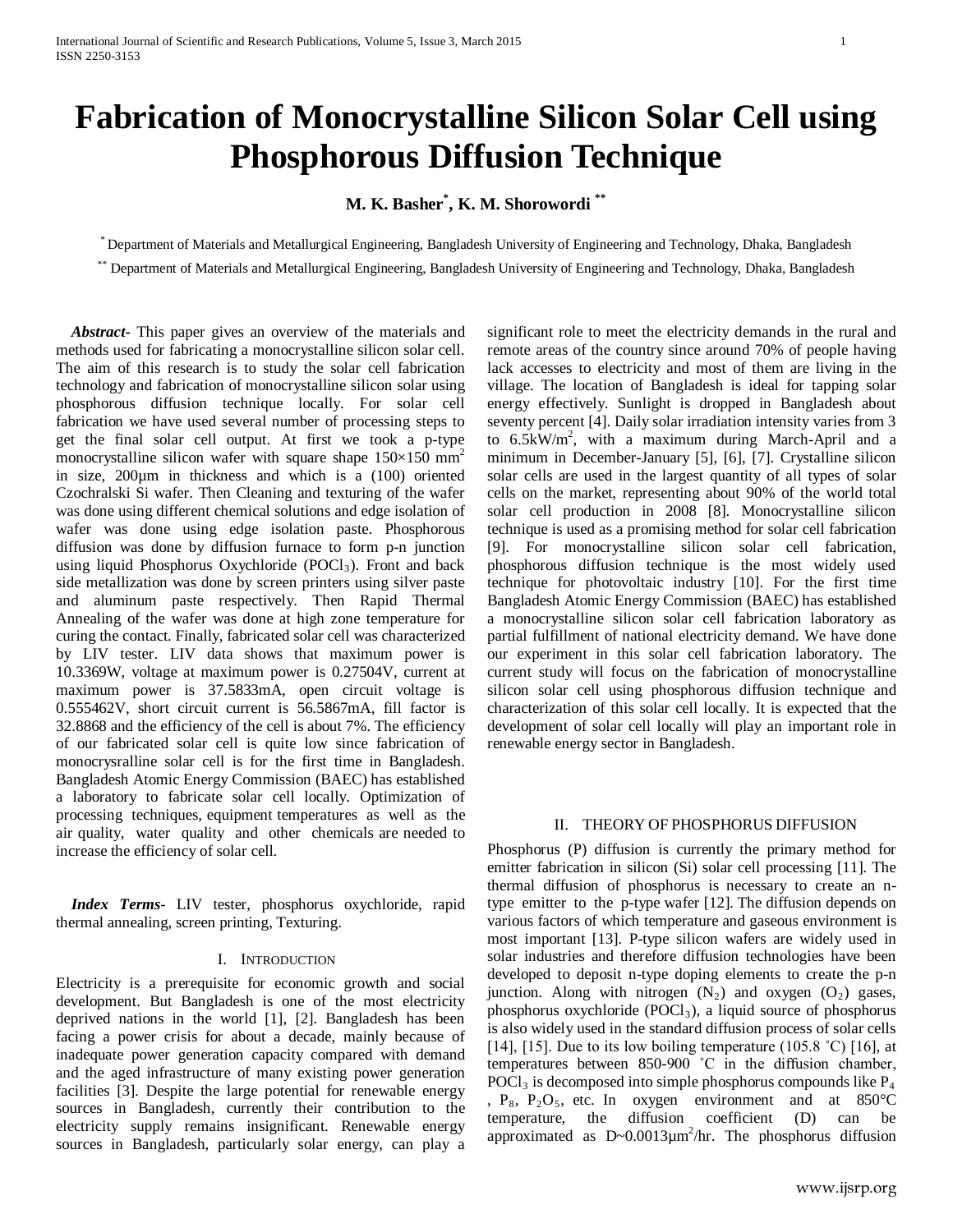fabrication of crystalline silicon solar cell with emitter diffusion, surface passivation and screen printing of electrode leads to formation of n+ type emitter at the top surface of the wafer. Phosphorus oxychloride  $(POCl<sub>3</sub>)$  is a liquid source which vaporizes at room temperature itself hence it should be kept in cool place. For the diffusion process, the vapors are carried out by the carrier nitrogen and oxygen is passed through another valve. The reaction takes place, the phosphorus oxychloride reacts with oxygen forms phosphorus pentoxide and then the phosphorus pen oxide reacts with the silicon to give the silicon dioxide and the phosphorus. Generally, phosphorous diffusion process is performed in two steps. The first step is called predeposition that involves the formation of phosphorous-rich oxide films on the silicon substrate. Second step is called drive-in [17], [18], [19] which the phosphorous-rich oxide film acts as an infinite source for phosphorous diffusion into the Si substrate. During pre-deposition, phosphorus pentoxide  $(P_2O_5)$  forms on the surface of the wafers by the reaction of phosphorous with oxygen. The  $P_2O_5$  immediately reacts with the silicon, by resulting in diffusion of phosphorus and formation of the phosphosilicate glass (PSG) [SiO<sub>2</sub>:  $(P_2O_5)_x$ ] layer on the Si surface [20]. The phosphorus atoms formed at the PSG-Si interface penetrate through the silicon wafer [21] and can be simplified with the following reaction equations:

 $\text{POC1}_3$  (liquid) + N<sub>2</sub> (bubble)  $\rightarrow$  POCl<sub>3</sub> (vapor) (pre-deposition) 4 POCl<sub>3</sub> + 3O2  $\rightarrow$  2 P<sub>2</sub>O<sub>5</sub>5 + 6Cl2  $2 P_2O_5 + 5Si \rightarrow 4P + SiO_2$  (drive-in)  $P + 3Si \rightarrow n$ -type doped Si

## III. FABRICATION OF MONOCRYSTALLINE SILICON SOLAR CELL.

Monocrystalline type silicon solar cell fabrication deals with a set of basic material, chemical components and equipment and machinery. The specifications of the basic materials are stated in Table 1. The basic material [22] used for solar cell fabrication is mono crystalline type silicon wafers that are p type doped initially. Fabrication of our c-Si solar cell starts with square shape wafer of  $150\times150$  mm<sup>2</sup> in size and 200 $\mu$ m in thickness, (100) oriented Czochralski Si (or Cz-Si) wafer.

Table 1: Basic Materials Involved in Solar Cell Fabrication

| Raw<br>Wafer     | <b>Cell type</b> | <b>Doping</b> | <b>Shape</b><br>and size          | <b>Thickness</b> |
|------------------|------------------|---------------|-----------------------------------|------------------|
| Silicon<br>wafer | Monocrystalline  | p-type        | $150\times150$<br>mm <sup>*</sup> | $200 \mu m$      |

Fabrication of monocrystalline silicon solar cell from p-type silicon wafer requires several number of process steps to get the final solar cell output. Figure 1 shows the sequence of the solar cell fabrication processing steps.



Figure 1: Sequence of the solar cell

The starting p-type monocrystalline silicon wafer for solar cell fabrication in our experiment is shown in Figure 2. Solar cell fabrication process description in our experiments is given below.



Figure 2: Starting p-type monocrystalline silicon wafer

## *A. Cleaning and Texturing*

Solar cell fabrication requires cleaning and texturing of wafers. Cleaning is done for the removal of the organic contaminants, thin oxide layer, and metal particles and texturing is done to create random, sub-wavelength pyramid features on wafer surface to reduce reflection and enhance light absorption [12], [23]. This kind of processing requires wet-chemical processing benches, exhaust system and water treatment prior to discharge to the waste stream. Cleaning and texturing of wafer is done by three processes which are described below.

fabrication process steps.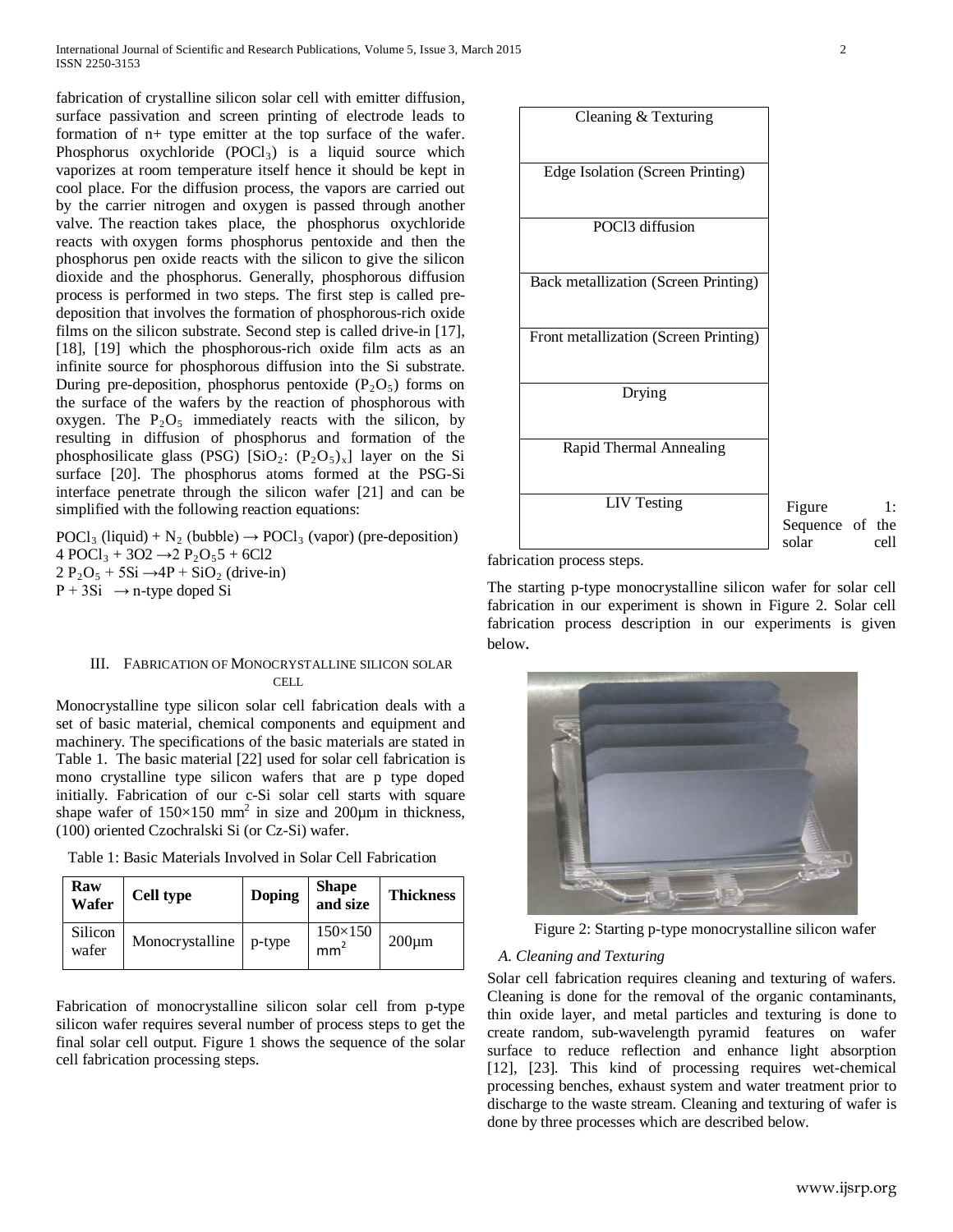## *A.1 Saw damage removal process*

At first a tray on which the wafers are kept is washed using DI water (De-ionized). A beaker is taken and it is cleaned properly using detergent and DI water. Then 4 liters of DI water is transferred to that clean beaker and the beaker is placed on a heating system and the water is heated to 70°C. Then 400 grams of sodium hydroxide pellet (NaOH) is weighted on an electronic balance and then transferred to the beaker containing DI water. The above preparation is done to make 10% NaOH solution. This has to be prepared according to the ratio, NaOH (Sodium Hydroxide):  $H_2O$  (DI-water) =1 gram: 10 ml. Once the temperature of the NaOH solution reaches 70°C which is measured using a thermometer, the tray containing the wafers is transferred to that beaker and it is dipped in that solution for 10 minutes. After 10 minutes the tray containing the wafer is removed from the beaker and then it is dipped in DI water for few times and then the wafers is ready for the next step.

## *A.2 Hydrophobic process*

Hydrophobic process requires the preparation of a solution according to the ratio of, HF (Hydrofluoric Acid):  $H<sub>2</sub>O$  (DIwater) = 1 ml: 50 ml. The two liquids are mixed according to the ratio mentioned above. Once the solution is prepared the wafers which went through the saw damage removal process is dipped into this HF solution for 3 minutes and then they are removed from the HF solution and dipped few times in DI-water. After that the wafers are dried using compressed air so that they are prepared for the next step.

#### *A.3 Texturing Process*

Texturing process requires preparation of a solution using the ratio of, KOH (Potassium Hydroxide): IPA (Isopropyl Alcohol): H2O (DI-water) = 1 gram: 5 ml: 125 ml. Initially we wash the beaker with DI-water and then 4 liters of DI-water is added and the beaker is placed on an electronic heater. Then 32 gram of potassium hydroxide pellet is measured on an electronic balance and then transferred to the beaker containing DI-water. When the temperature of the beaker reached 70 °C the boat containing the wafers after the HF process is placed into the beaker and then 160 ml of Iso-2-Propanol solution is added to the beaker and the wafers are kept in that solution for 10 minutes. After that the tray containing the wafers are removed from the beaker and then dipped few times in DI-water. Then the hydrophobic process is repeated and finally the wafers are dried using the compressed air and that concludes the texturing process. Then the wafer can be viewed under Scanning Electron Microscope (SEM) to see the change of wafer orientation after texturing is done. Figure 3 shows the textured silicon wafers and Figure 4 shows the Scanning Electron Microscope (SEM) pictures of textured surface of p-type silicon wafer.

# *B. Edge Isolation*

A critical step in solar cell fabrication is electrical isolation of n and p type regions. Edge isolation is done to separate front side and back side. In the next step after wafer cleaning and texturing, back side of the wafer edge is masked using a screen printing machine and a diffusion barrier paste is used to isolate the edge. After the screen printing is done the wafers are dried for 10 minutes in a preheated oven at 200 °C. Figure 5 shows the picture of screen printer used for edge isolation and Figure 6 shows the designed screen used in our experiment.



Figure 3: Textured silicon wafer



Figure 4: SEM pictures of textured silicon wafer.



Figure 5: Screen printer for edge isolation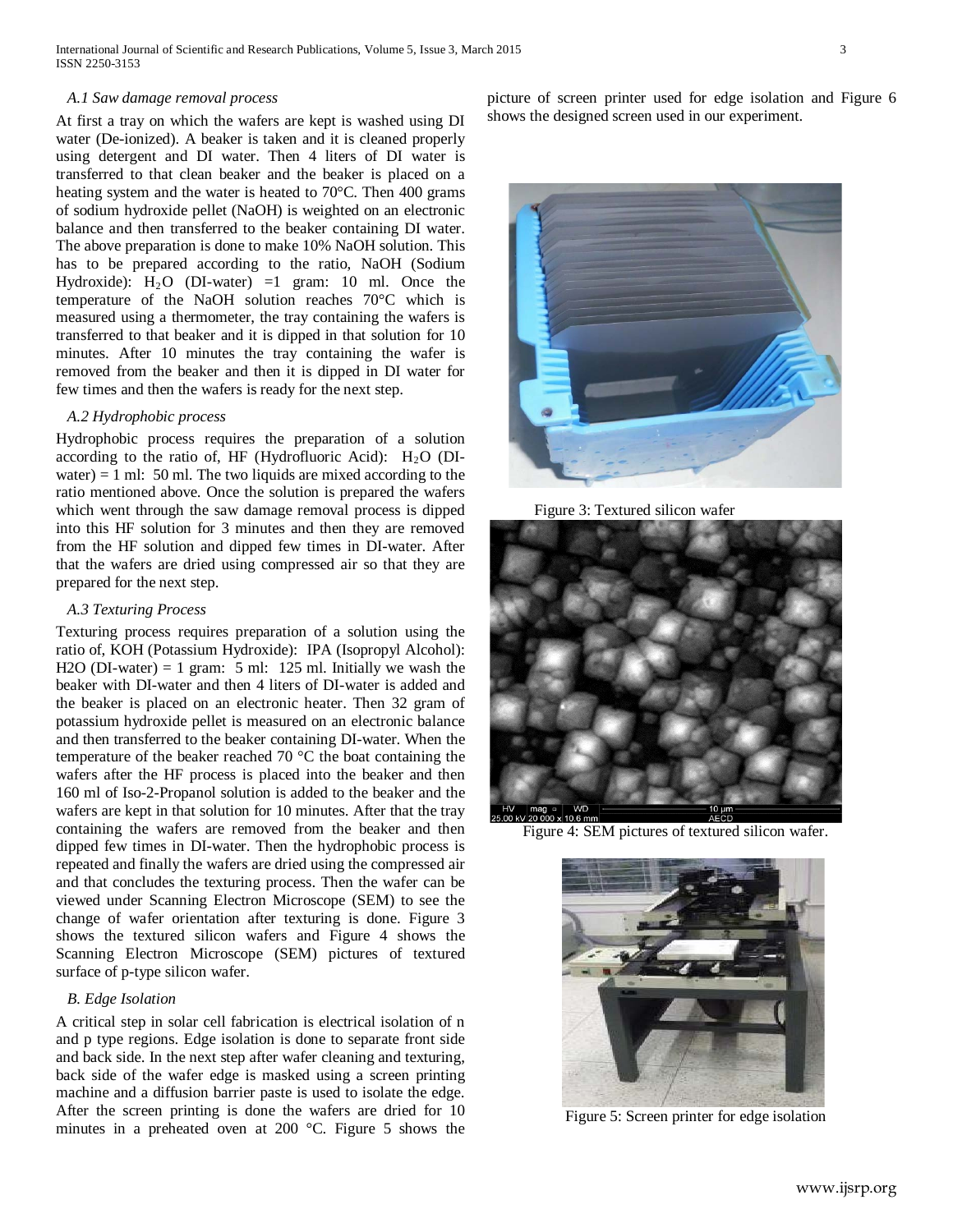

Figure 6: Designed screen used for edge isolation

# *C. POCl3 Diffusion*

Solar cells following texturing and cleaning are subjected to phosphorous diffusion to form n-p junctions. After edge isolation, the wafers are kept on a tray made of glass for the diffusion process. The tray was cleaned with the Isopropyl Alcohol (IPA) solution before use. At first the diffusion machine is turned on and the centre zone temperature is set to 600 °C. Once the temperature reached 600°C the tray containing the wafers were transferred to the diffusion chamber. It is necessary to make sure that special care is taken while transferring so that the wafers don't break. After the wafers are kept inside the container mouth is closed properly and care also has to be taken to check whether the gas is properly going out through the exhaust system. Then nitrogen gas is turned on and we have to wait for 10 minutes and then increase the temperature to 875 °C keeping the nitrogen gas on. After 875 °C is reached nitrogen gas is turned off and oxygen and POCl<sub>3</sub> (Phosphorus oxychloride) were turned on simultaneously. Then we have to wait for 10 minutes in this condition and after 10 minutes of diffusion time oxygen and POCl3 gas are turned off simultaneously and nitrogen gas is turned on and we have to allow the nitrogen gas to flow for 10 minutes. After 10 minutes nitrogen gas is turned off and only oxygen gas is turned on for the next 10 minutes. After that oxygen gas is turned off and nitrogen gas is allowed to flow for 10 minutes. Finally after 10 minutes the temperature of the chamber is reduced to 600 °C from 875 °C and during this stage nitrogen gas is kept turned on. Once the temperature of the chamber dropped to 600 °C, the nitrogen gas is turned off and the wafers are ready to take out. Special heat protective gloves should be used because all these things are done at very high temperature so safety has to be ensured. Once the wafers are cooled naturally, it is processed for the next stage. Figure 7 shows the phosphorous doped silicon wafer.



Figure 7: Phosphorous doped on P type Si wafer from diffusion chamber.

## *D. Back and front surface metallization (Screen Printing)*

Screen printing process is most commonly used to form metal contacts on back and front surfaces of solar cells. Following diffusion, screen printed metallic contacts are formed to form electrical contacts to n and p doped regions. A thick, viscous metal solution or paste is forced through stainless screen grid onto the wafer in selected lithographically defined open regions in the screen. The metal lines on the front surface (n-type) are made of silver and on the back surface (p-type) are made of aluminum. Aluminum contact on the wafer backside also serves to form a heavily diffused p++ layer that reduces contact resistance and enhances back surface reflectance. Appropriatelydesigned screens are used for this process, and screen printers are used to form Ag and Al contacts to front and back solar cell surfaces. The printing process begins as a silicon wafer is placed onto the printing table. A very fine-mesh print screen mount within a frame, is placed over the wader; the screen blocks off certain areas and leaves other areas open, where the paste can go through. The distance between wafer and screen is carefully controlled (called the 'snap-off' distance). Screens used for front side printing typically have a much finer mesh size than do backside screens, due to the finer metal lines required on the front side. After a measured amount of paste is dispensed onto the screen, a squeegee distributes the paste over the screen to uniformly fill the screen openings. As the squeegee moves across the screen, it pushes the paste through the screen openings and onto the wafer surface. Back side screen printing done by using aluminum paste. This process must be tightly controlled for temperature, pressure, speed, and many other variables. After each printing step the wafer goes to a drying furnace to solidify the paste. The wafer is then transferred to another printer for printing additional lines on either the front or back side of the wafer. Each solar cell has conductive lines on both front and back sides that are printed using screen masks and which have different functions. The complete screen printed solar cell is shown in Figure 8. The silver lines on front side are much more narrow and delicate than those on the backside; some manufacturers perform the backside print steps first, and then flip the wafers over to print front side contact, minimizing the potential for damage during handling.



Figure 8: Complete screen printed solar cell

# *E. Drying*

After screen printing, the silicon wafers are required to go through drying at relatively low temperature (around 120°C) for certain period. In our experiment, we placed the wafers after each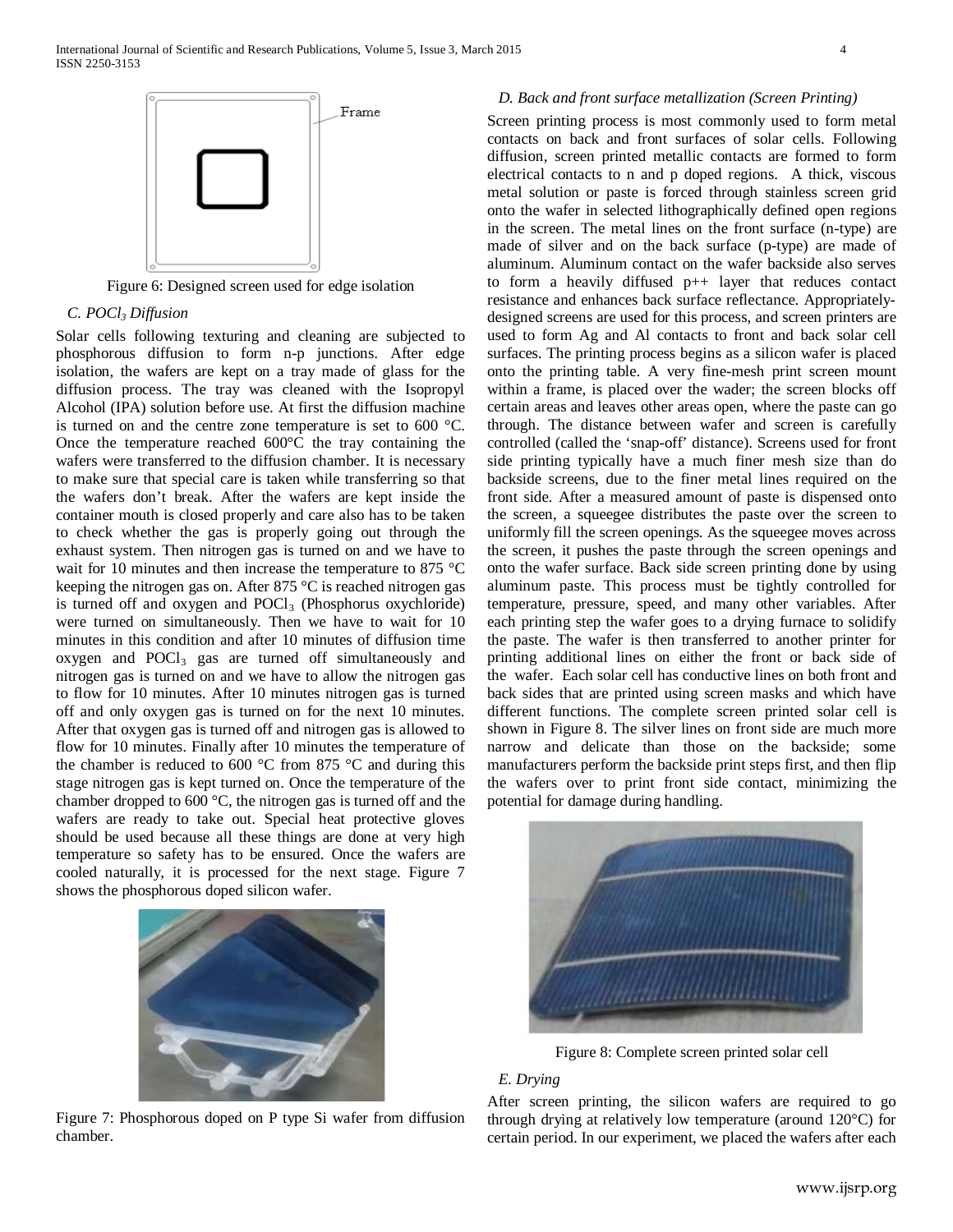time edge isolation, back and front side printing in a preheated oven at 120°C for 10 minutes so that the paste gets attached well to the wafer surface.

## *F. Rapid Thermal Annealing (RTA)*

Following screen printing, high temperature process is used to cure contacts in order to form ohmic contacts. The rapid thermal annealing furnace is used to cure or fire screen printed contacts on silicon solar cells. In order to establish an ohmic contact (low resistive contacts), contact firing is recommended in silicon solar cell processing. Conventionally, any RTA process is capable to do the process. In this case, a belt conveyer system integrated RTA processing unit is used for a continuous processing of contact firing. A conveyor belt furnace capable of reaching 1000 °C temperature is used for this step. In our experiment, RTA of screen printed cells is done at a temperature of 500, 600 and 800 °C respectively. The wafers are passed through a moving belt which goes inside the RTA machine. Rapid Thermal Annealing is important because it provides proper contact between the conductor and the semiconductor. Figure 9 shows the contact firing process of screen printed Si solar cell.



Figure 9: Contact firing at RTC furnace

## *G. Light Current Voltage (liv) Testing*

After finishing a complete solar cell, LIV (Light-Current-Voltage) testing is done to evaluate the performance of the cell and mainly to calculate the efficiency of the solar cell. Initially the wafer is kept on the gold plated tray and then the bus bar of the cell is aligned with the pogo pins. Then the vacuum is turned on. Then the power supply and the control box is connected to the Laptop. LIV measurements using inexpensive, flash, xenon light source for illumination. LIV data acquisition is based on a custom-designed electronic interface integrated with high resolution, programmable voltage supply. Voltage across the solar cell is applied to measure the light generated photo-current. A user-friendly LabVIEW interface capable of writing data in ASCII format forms the basis of data acquisition. Spectral distribution of xenon high intensity plasma discharge lamp is light is closest to the solar spectra, and is industry standard. The flash LIV system is capable of measuring small  $($   $\sim$  10 cm<sup>2</sup> $)$  and large (up to  $\sim$ 15x15 cm<sup>2</sup>) solar cells. The intensity variation is controllable in  $\sim 10$  mW/ cm<sup>2</sup> to 100 mW/ cm<sup>2</sup> through simple absorptive metallic filters. Figure 10 shows the LIV measurement system.



Figure 10: LIV measurement system

## IV. RESULTS AND DISCUSSION

Solar cells are characterized by their ability to convert sunlight into electricity. The light intensity (L)-current (I)-voltage (V) test is a series of measurements performed on complete solar cells to measure their operating characteristics. The LIV test identifies characteristics such as short circuit current (Isc), open circuit voltage (Voc), fill factor (FF) and power maximum (Pmax). These results can be used to determine the efficiency of solar cell. Solar cells are tested under one-sun conditions using Xenonarc lamps; a xenon spectrum is closest to sunlight. Data acquisition based on programmable current-voltage source power supplies capable of handling current up to  $\sim 8$  A is used in conjunction with a proprietary data acquisition system. Calibration of this LIV measurements system is based on independently measured c-Si solar cells at Sandia National Laboratories. The measured LIV data are shown in Figure 11.



Figure 11: Measured LIV data

It gives the V-I curve of our fabricated solar cell. From LIV data, we have found the following results of our fabricated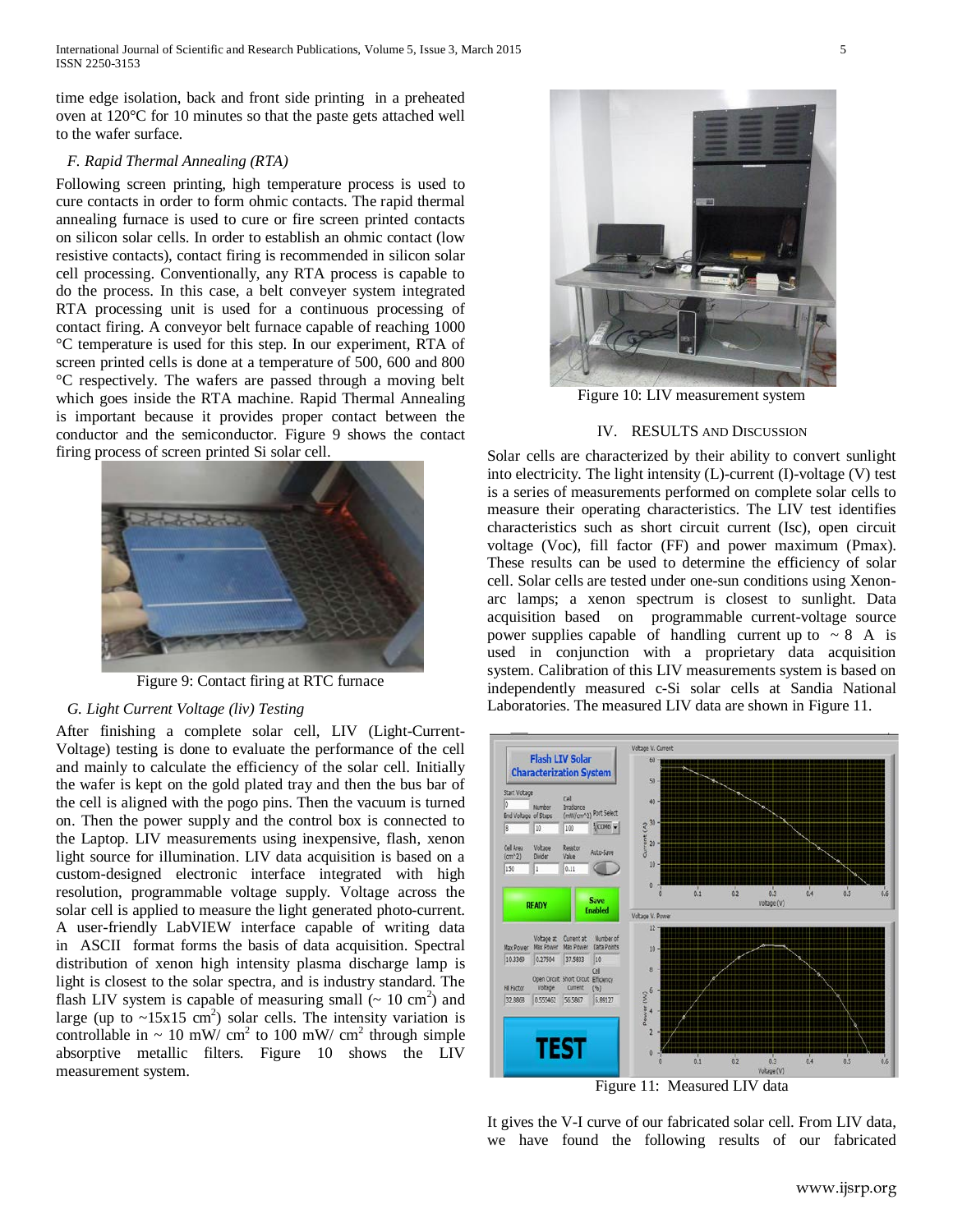monocrystalline silicon solar cell which are, Maximum power is 10.3369W, Voltage at maximum power is 0.27504V, Current at maximum power is 37.5833mA, Open circuit voltage is 0.555462V, Short circuit current is 56.5867mA, Fill factor is 32.8868 and Efficiency is 6.89%. The efficiency of our fabricated solar cell is quite low because it is the first locally fabricated solar cell in Bangladesh. Optimization of processing techniques as well as the air quality, water quality and other chemicals are needed to increase the efficiency of solar cell.

## V. CONCLUSION

For the first time, a laboratory has been set up by BAEC to fabricate the monocrystalline silicon solar cell locally. We have fabricated our solar cell in this Laboratory. The efficiency of our fabricated solar cell is about 7% which is quite low as compared to the commercially available solar cell in the market. Our main objective was study of solar cell fabrication technology and fabrication of a monocrystalline silicon solar cell locally. There are lots of challenges to increase the solar cell efficiency. The main challenges are to find out the right recipe and technique which needs iterative methods. Completion of a particular recipe and technique takes 3-4 days and usages lots of consumables (raw materials, chemicals, gases etc). In summary, significant progress has been made in understanding and fabricating a wide range of silicon solar cells with the highest device conversion efficiency of 7%. For instance, cleaning and texturing process, optimum flow rate for  $P OCl<sub>3</sub>$  and fixing the different temperature zones of RTA process is achieved which can significantly enhance the solar cell efficiency. Moreover, doping concentrations have to be further optimized and carefully characterized to get more improvement. In the near future, optimizing all the challenges the laboratory will play a pioneer role to developing as well as promoting solar cell fabrication technology in the country.

#### ACKNOWLEDGMENT

.

The author acknowledges the support of Solar Cell Fabrication Laboratory, Bangladesh Atomic Energy Commission during the fabrication and testing of solar cell.

#### **REFERENCES**

- [1] S.N. Uddin and R. Taplin, "Toward Sustainable Energy Development in Bangladesh", The Journal of Environment & Development, V.17, No. 3, 2008, pp.292-315.
- [2] S.N. Uddin and R. Taplin, "A Sustainable Energy Future in Bangladesh: Current Situation and Need for Effective Strategies", The 2nd Joint International Conference on Sustainable Energy and Environment (SEE 2006), 21-23 November 2006, Bangkok, Thailand, Paper No. F-007 (P).
- [3] A.K. Hossain and O. Badr, "Prospects of renewable energy utilisation for electricity generation in Bangladesh", Renewable and Sustainable Energy Reviews, V. 11, 2007, pp. 1617-1649.
- [4] M.S. Rahman, S.K. Saha, M.R.H. Khan, U. Habiba and S.M.H. Chowdhury, "Present Situation of Renewable Energy in Bangladesh: Renewable Energy Resources Existing in Bangladesh", Global Journal of Researches in Engineering Electrical and Electronics Engineering, Global Journals Inc. (USA), V. 13, N. 5, Version 1, 2013.
- [5] K. Anam and H.A. Bustam, "Power Crisis & Its Solution through Renewable Energy in Bangladesh", Cyber Journals: Multidisciplinary Journals in Science & Technology, Journal of Selected Areas in Renewable and Sustainable Energy (JRSE), September Edition 2011, pp. 13-18.
- [6] F.Shariar, E.G.i Ovy and K.T.A. Hossainy, "Closed Environment Design of Solar Collector Trough is using lenssand reflectors", World Renewable Energy Congress 2011-Solar Thermal Application, 8-13 May 2011, Sweden, pp-3852-3858.
- [7] Renewable energy, [www.buet.ac.bd/ces/renewable-energy.htm](http://www.buet.ac.bd/ces/renewable-energy.htm) (solar) [accessed July 2014].
- [8] T. Saga, "Advances in crystalline silicon solar cell technology for industrial mass production", NPG Asia Materials, V. 2, N. 3, 2010, pp. 96–102.
- [9] K.M. Han and H. Lee, "Fabrication and Characterization of Monocrystaline-like Silicon Solar Cells", Journal of the Korean Physical Society, V. 61, No. 8, 2012, pp. 1279-1282.
- [10] D.H. Neuhaus and A. Munzer, "Review Article- Industrial Silicon Wafer Solar Cells", Advances in Optoelectronics, V. 2007, 2007, Article ID 24521.
- [11] A. Bentzen, J.S. Christensen, B.G. Svensson, and A. Holt, "Understanding phosphorus emitter diffusion in silicon solar cell processing", Proceedings of the 21th European Photovoltaic Solar Energy Conference, Dresden, Germany, (2006), pp. 1388-1391.
- [12] S. M. Iftiquar, Y. Lee, M. Ju, N. Balaji, S. K. Dhungel and J. Yi, "Fabrication of Crystalline Silicon Solar Cell with Emitter Diffusion, SiNx Surface Passivation and Screen Printing of Electrode", ["Photodiodes -](http://www.intechopen.com/books/photodiodes-from-fundamentals-to-applications) From [Fundamentals to Applications",](http://www.intechopen.com/books/photodiodes-from-fundamentals-to-applications) book edited by Ilgu Yun, ISBN 978-953- 51-0895-5[, http://dx.doi.org/10.5772/51065.](http://dx.doi.org/10.5772/51065)
- [13] G.Masetti, S. Solmi,and G. Soncini, "On Phosphorus Diffusion in Silicon under Oxidizing Atmospheres", Solid-State Electronics, Y.1973, pp.16, 419, 421.
- [14] H. Nakaya, M. Nishida, Y. Takeda, S. Moriuchi, T. Tonegawa, T. Machida and T. Nunoi, "Poly crystalline silicon solar cells with V-grooved surface", Solar Energy Materials and Solar Cells,Y.1994, V.34, pp.219-225.
- [15] A. Rohatgi, Z.Chen, P. Sana, J. Crotty and J. Salami, "High Efficiency multi-crystalline silicon solar cells", Solar Energy Materials and Solar Cells, Y.1994, V.34, pp.227-236.
- [16] N. N. Greenwood and A. Earnshaw, "Chemistry of the Elements", 2nd ed., Butterworth-Heinemann, Oxford, UK, 1997.
- [17] D. Kumar, S. Saravanan and P. Suratkar, "Effect of Oxygen Ambient During Phosphorous Diffusion on Silicon Solar Cell", Journal of Renewable and Sustainable Energy, Y. 2012, V.4, 033105-033105(8).
- [18] H. Uchida, Y. Ieki, M. Ichimura, and E.Arai, "Retarded Diffusion of Phosphorus in Silicon on Insulator Structures", Japanese Journal of Applied Physics, Y.2000, V. 39, pp. L137-L140.
- [19] M. Popadic, L. Nanver & T. L. M. Scholtes, "Ultra-Shallow Dopant Diffusion from Pre-Deposited RPCVD Monolayers of Arsenic and Phosphorus", 15th International Conference on Advanced Thermal Processing of Semiconductors, pp. 95-100, 2-5 Oct'2007.
- [20] M. Al-Amin and A. Assi, "Efficiency improvement of crystalline silicon solar cells", Materials and processes for energy: communicating current research and technological developments (A. Méndez-Vilas, Ed.) pp.22-31, [www.formatex.info/energymaterialsbook/book/22-31.pdf](http://www.formatex.info/energymaterialsbook/book/22-31.pdf)*.*
- [21] J. Bultman, I. Cesar, B. Geerligs, Y. Komatsu and W.Sinke, "Method of Emitter formation for crystalline silicon solar cells", The Journal of Photovoltaic International, Y.2010, V. 8,pp.69-81.
- [22] Photovoltaic Education, [http://www.pveducation.org.](http://www.pveducation.org/)
- [23] C.S. Leong, N. Amin, M.Y. Sualiman, A. Zaharim, K. Sopian and S. H. Zaidi, "Some Key Issues In the Processing and Fabrication of Higher Efficiencies Silicon Solar Cells", Proceedings of the 3rd WSEAS International Conference on Renewable Energy Source, pp.305.

#### AUTHORS

**First Author** – Mohammad Khairul Basher, M.S in Applied Physics and electronics, Bangladesh University of Engineering and Technology (BUET), Dhaka, Bangladesh and email address:khairulcu@gmail.com.